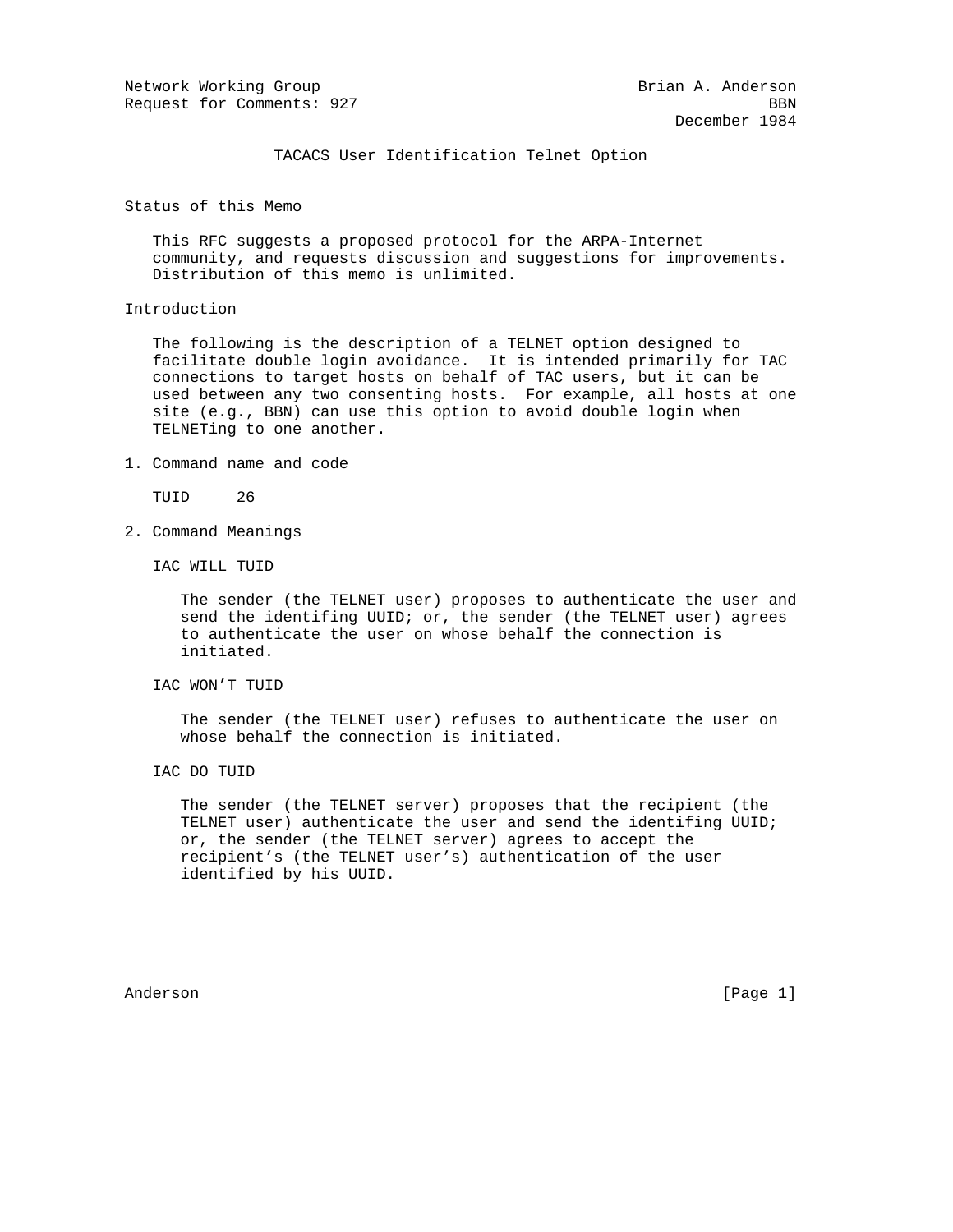RFC 927 December 1984 TUID Telnet Option

IAC DON'T TUID

 The sender (the TELNET server) refuses to accept the recipient's (the TELNET user) authentication of the user.

IAC SB TUID <uuid> IAC SE

 The sender (the TELNET user) sends the UUID <uuid> of the user on whose behalf the connection is established to the host to which he is connected. The <uuid> is a 32 bit binary number.

3. Default

WON'T TUID

 A TELNET user host (the initiator of a TELNET connection) not implementing or using the TUID option will reply WON'T TUID to a DO TUID.

DON'T TUID

 A TELNET server host (the recipient of a TELNET connection) not implementing or using the TUID option reply DON'T TUID to a WILL TUID.

4. Motivation for the Option

 Under TACACS (the TAC Access Control System) a user must be authenticated (give a correct name/password pair) to a TAC before he can connect to a host via the TAC. To avoid a second authentication by the target host, the TAC can pass along the user's proven identity (his UUID) to the that host. Hosts may accept the TAC's authentication of the user or not, at their option.

 The same option can be used between any pair of cooperating hosts for the purpose of double login avoidance.

5. Description for the Option

 At the time that a host establishes a TELNET connection for a user to another host, if the latter supports the TUID option and wants to receive the user's UUID, it sends an IAC DO TUID to the the user's host. If the user's host supports the TUID option and wants to authenticate the user by sending the user's UUID, it responds IAC WILL TUID; otherwise it responds with IAC WON'T TUID. If both the user and server TELNETs agree, the user TELNET will then send the UUID to the server TELNET by sub-negotiation.

Anderson [Page 2]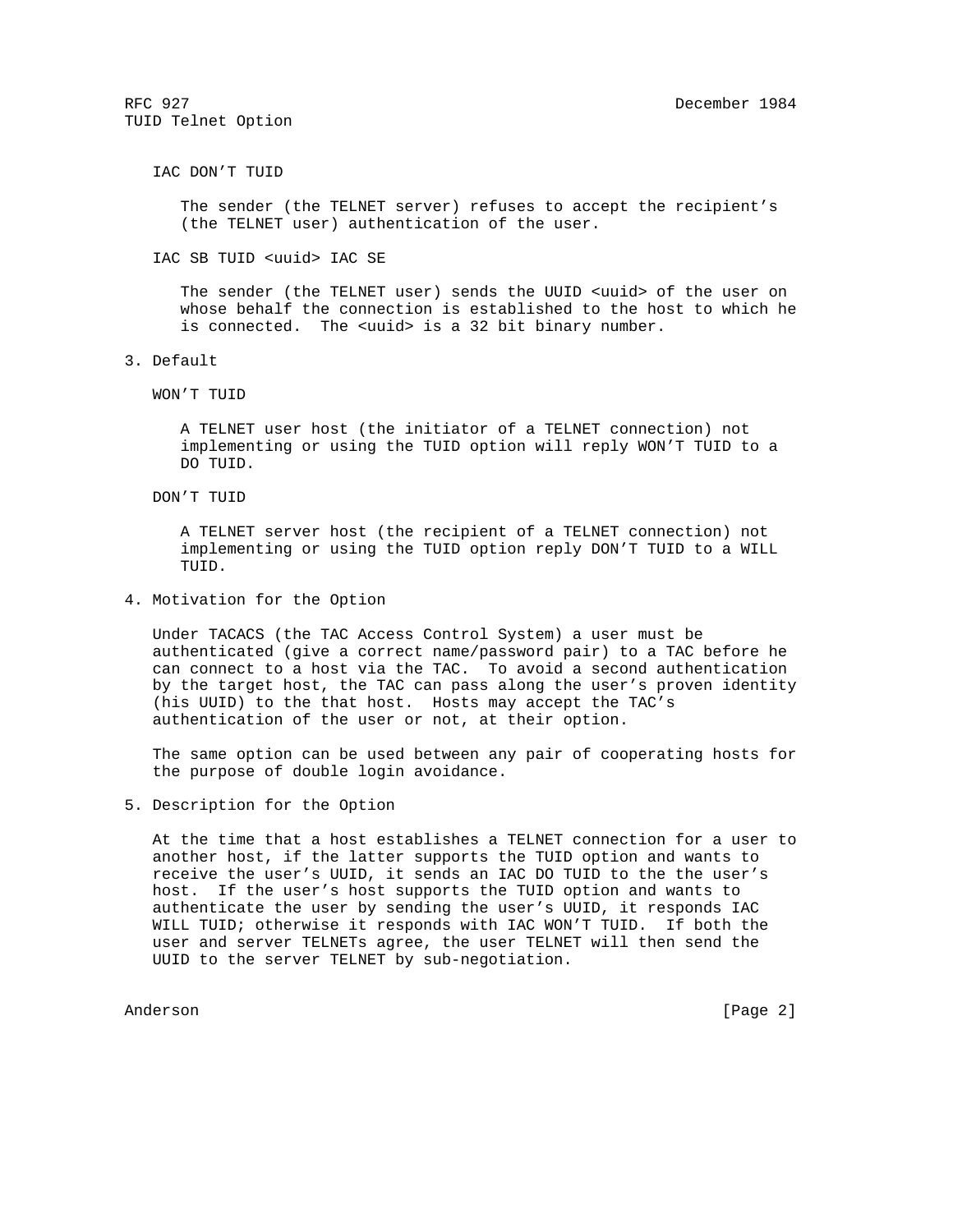RFC 927 December 1984 TUID Telnet Option

6. Examples

 There are two possible negotiations that result in the double login avoidance authentication of a user. Both the server and the user TELNET support the TUID option.

 S = Server, U = User Case 1: S-> IAC DO TUID U-> IAC WILL TUID U-> IAC SB TUID <32-bit UUID> IAC SE Case 2:

 U-> IAC WILL TUID S-> IAC DO TUID U-> IAC SB TUID <32-bit UUID> IAC SE

 There are also two possible negoitiations that do not result in the authentication of a user. In the first example the server supports TUID and the user TELNET doesn't. In the second example the user TELNET supports TUID but the server TELNET doesn't.

 S = Server, U = User Case 3: S-> IAC DO TUID U-> IAC WONT TUID Case 4: U-> IAC WILL TUID S-> IAC DONT TUID The TUID is transmitted with the subnegotiation command. For example, if the UUID had the value 1 the following string of octets would be transmitted:

IAC SB TUID 0 0 0 1 IAC SE

 If the UUID had the value 255 the following string of octets would be transmitted:

IAC SB TUID 0 0 0 IAC IAC IAC SE

Anderson [Page 3]